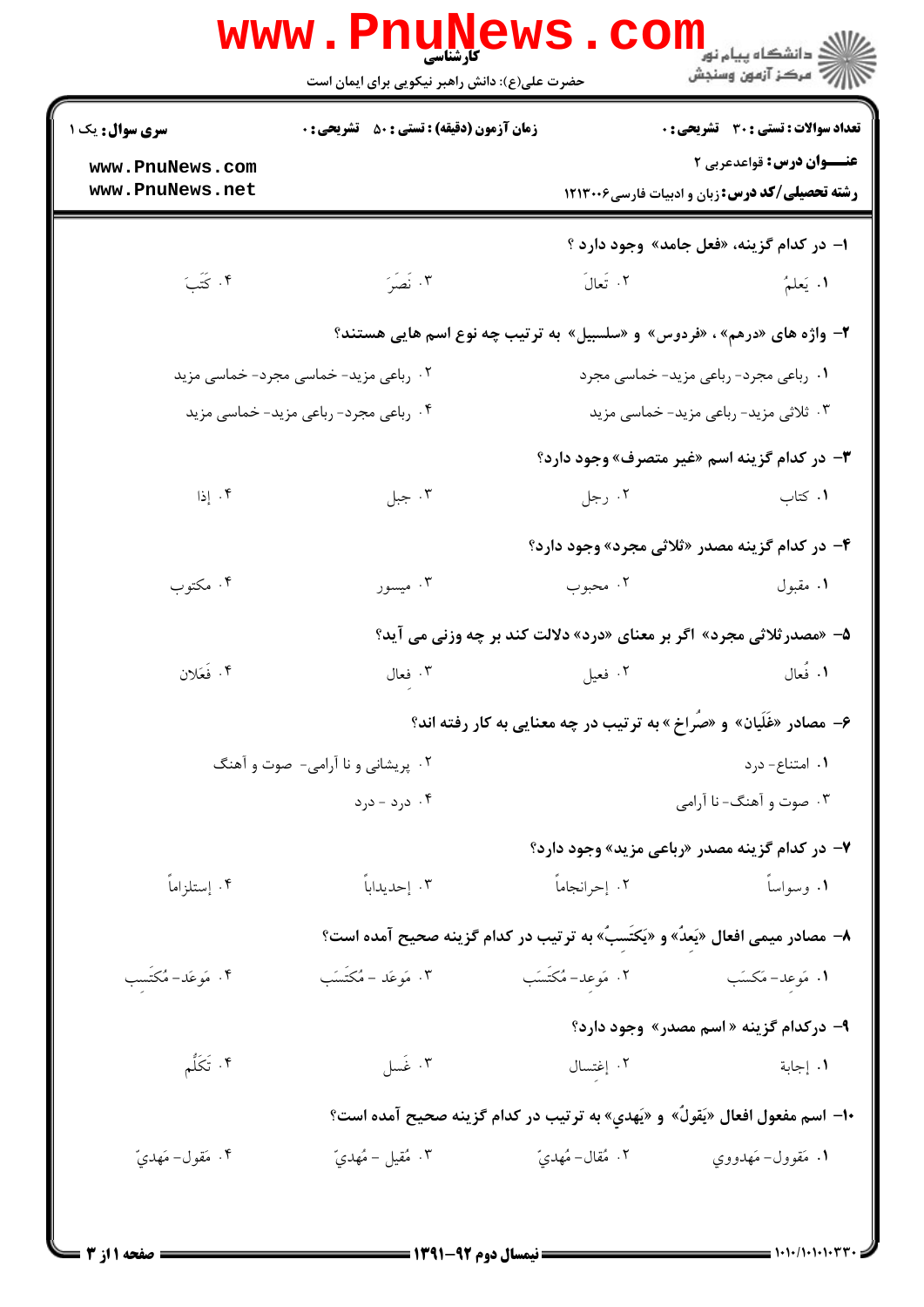| <b>سری سوال : ۱ یک</b> | <b>زمان آزمون (دقیقه) : تستی : 50 ٪ تشریحی : 0</b> |                         | تعداد سوالات : تستى : 30 - تشريحي : 0                                               |  |
|------------------------|----------------------------------------------------|-------------------------|-------------------------------------------------------------------------------------|--|
| www.PnuNews.com        |                                                    |                         | <b>عنـــوان درس:</b> قواعدعربي ٢                                                    |  |
| www.PnuNews.net        |                                                    |                         | <b>رشته تحصیلی/کد درس: زبان و ادبیات فارسی1۲۱۳۰۰۶</b>                               |  |
|                        |                                                    |                         | 11- در کدام گزینه صفت مشبهه وجود ندارد؟                                             |  |
| ۰۴ ضاحك                | ۰۳ طاهر                                            | ۰۲ محمود                | ۱. مُعتدل                                                                           |  |
|                        |                                                    |                         | 1۲- در کدام گزینه «صیغهٔ مبالغه» وجود دارد؟                                         |  |
| ۰۴ بَطَل               | ۰۳ جَبان                                           | ۰۲ کريم                 | ۰۱ مفضال                                                                            |  |
|                        |                                                    |                         | ۱۳- در کدام گزینه « اسم تفضیل» صحیح به کار رفته است؟                                |  |
|                        | ٢. فاطمه فُضلي مِن سُعادَ                          |                         | ١. هما أفضلان من جعفر                                                               |  |
|                        | ۴. عليٌ و جَعفرٌ الأفضلان                          |                         | ۰۳ هُم أفضلون من صَديقهمَ                                                           |  |
|                        |                                                    |                         | ۱۴- در کدام گزینه « اسم مکان» برای فراوانی چیزی در جایی به کار رفته است ؟           |  |
| ۰۴ مَثْنيً             | ۰۳ مَحیاة                                          | ٢. مَحضَر               | ١. مَلْهِيَّ                                                                        |  |
|                        |                                                    |                         | 1۵– با توجه به انواع «اسم آلت»، گزینه متفاوت را مشخص نمایید:                        |  |
| ۰۴ جَرَس               | ۰۳ مکثار                                           | ۰۲ ساطور                | ۱. قَدُّوم                                                                          |  |
|                        |                                                    |                         | ۱۶- در کدام گزینه اسم «مقصور» وجود دارد؟                                            |  |
| ۰۴ کتاب                | $\cdot$ " $\cdot$ " $\cdot$                        | ۲. قاضي                 | ۰۱ موسي                                                                             |  |
|                        |                                                    |                         | ۱۷- مثنّای اسماء «عصا» و «مُرتَجی» به ترتیب در کدام گزینه صحیح آمده است؟            |  |
| ۰۴ عصاوان – مُرتَجَوان | ۰۳ عَصَوان – مُرتَجَوان                            | ۰۲ عَصَوان – مُرتَجَيان | <b>۱.</b> عصاوان– مُرتَجيان                                                         |  |
|                        |                                                    |                         | ۱۸- مثنَّای «أَب» و «فم» به ترتیب در کدام گزینه صحیح آمده است ؟                     |  |
| ۴. أَبان – فَمَوان     | ۰۳ أَبَوان – فَمان                                 | ۰۲ أَبَوان – فَمَوان    | 1. أَبان– فَمان                                                                     |  |
|                        |                                                    |                         | ۱۹- کدام یک از اسم های زیر ً را ن <u>می توان ب</u> ا نشانه «جمع مذکر سالم» جمع بست؟ |  |
| ۰۴ رَجُل               | ۰۳ شَریف                                           | ۰۲ فاضل                 | ۱. مُقتدر                                                                           |  |
|                        |                                                    |                         | <b>۳۰</b> - کدام یک از اسم های زیر، «ملحق» به «جمع مذکر سالم» است؟                  |  |
| ۰۴ عشرون               | ۰۳ شَجاعون                                         | ۰۲ أحسنون               | ۱. مُعَلّمون                                                                        |  |

 $\blacksquare$  ) • ) • / • ) • ) • 1